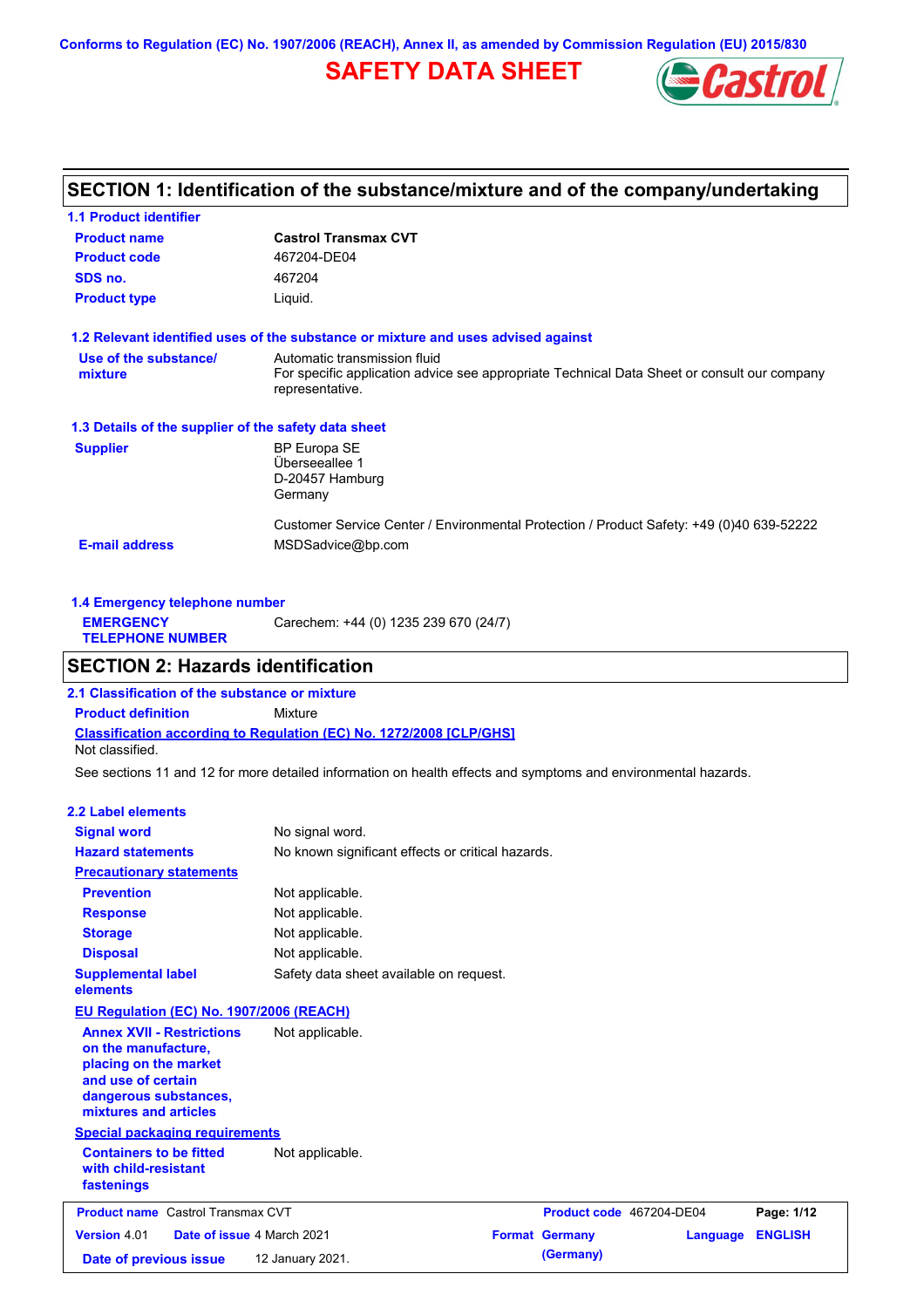# **SECTION 2: Hazards identification**

| <b>Tactile warning of danger</b>                                                                                         | Not applicable.                                                                                               |
|--------------------------------------------------------------------------------------------------------------------------|---------------------------------------------------------------------------------------------------------------|
| 2.3 Other hazards                                                                                                        |                                                                                                               |
| <b>Results of PBT and vPvB</b><br>assessment                                                                             | Product does not meet the criteria for PBT or vPvB according to Regulation (EC) No. 1907/2006.<br>Annex XIII. |
| <b>Product meets the criteria</b><br>for PBT or vPvB according<br>to Regulation (EC) No.<br><b>1907/2006, Annex XIII</b> | This mixture does not contain any substances that are assessed to be a PBT or a vPvB.                         |
| Other hazards which do<br>not result in classification                                                                   | Defatting to the skin.                                                                                        |

## **SECTION 3: Composition/information on ingredients**

# **3.2 Mixtures**

**Product definition**

Mixture

Highly refined base oil (IP 346 DMSO extract < 3%). Proprietary performance additives.

| <b>Product/ingredient</b><br>name                                                                                                                                                                                                                                       | <b>Identifiers</b>                                                                   | %           | <b>Regulation (EC) No.</b><br>1272/2008 [CLP] | <b>Type</b> |
|-------------------------------------------------------------------------------------------------------------------------------------------------------------------------------------------------------------------------------------------------------------------------|--------------------------------------------------------------------------------------|-------------|-----------------------------------------------|-------------|
| Distillates (petroleum), hydrotreated<br>light paraffinic                                                                                                                                                                                                               | REACH #: 01-2119487077-29<br>EC: 265-158-7<br>CAS: 64742-55-8<br>Index: 649-468-00-3 | $≥25 - ≤50$ | Asp. Tox. 1, H304                             | $[1]$       |
| 2-Propenoic acid, 2-methyl-, butyl<br>ester, polymer with N-[3-<br>(dimethylamino)propyl]-2-methyl-<br>2-propenamide, dodecyl 2-methyl-<br>2-propenoate, eicosyl 2-methyl-<br>2-propenoate, hexadecyl 2-methyl-<br>2-propenoate and octadecyl 2-methyl-<br>2-propenoate | CAS: 176487-46-0                                                                     | < 10        | Eye Irrit. 2, H319                            | $[1]$       |
| Lubricating oils (petroleum), C15-30,<br>hydrotreated neutral oil-based                                                                                                                                                                                                 | REACH #: 01-2119474878-16<br>EC: 276-737-9<br>CAS: 72623-86-0<br>Index: 649-482-00-X | -≤3         | Asp. Tox. 1, H304                             | $[1]$       |

#### **See Section 16 for the full text of the H statements declared above.**

### Type

[1] Substance classified with a health or environmental hazard

[2] Substance with a workplace exposure limit

[3] Substance meets the criteria for PBT according to Regulation (EC) No. 1907/2006, Annex XIII

[4] Substance meets the criteria for vPvB according to Regulation (EC) No. 1907/2006, Annex XIII

[5] Substance of equivalent concern

[6] Additional disclosure due to company policy

Occupational exposure limits, if available, are listed in Section 8.

### **SECTION 4: First aid measures**

| 4.1 Description of first aid measures |                                                                                                                                                                                                                                                     |
|---------------------------------------|-----------------------------------------------------------------------------------------------------------------------------------------------------------------------------------------------------------------------------------------------------|
| <b>Eye contact</b>                    | In case of contact, immediately flush eyes with plenty of water for at least 15 minutes. Eyelids<br>should be held away from the eyeball to ensure thorough rinsing. Check for and remove any<br>contact lenses. Get medical attention.             |
| <b>Skin contact</b>                   | Wash skin thoroughly with soap and water or use recognised skin cleanser. Remove<br>contaminated clothing and shoes. Wash clothing before reuse. Clean shoes thoroughly before<br>reuse. Get medical attention if irritation develops.              |
| <b>Inhalation</b>                     | If inhaled, remove to fresh air. In case of inhalation of decomposition products in a fire,<br>symptoms may be delayed. The exposed person may need to be kept under medical<br>surveillance for 48 hours. Get medical attention if symptoms occur. |
| <b>Ingestion</b>                      | Do not induce vomiting unless directed to do so by medical personnel. Get medical attention if<br>symptoms occur.                                                                                                                                   |
| <b>Protection of first-aiders</b>     | No action shall be taken involving any personal risk or without suitable training. It may be<br>dangerous to the person providing aid to give mouth-to-mouth resuscitation.                                                                         |

#### **4.2 Most important symptoms and effects, both acute and delayed**

| <b>Product name</b> Castrol Transmax CVT |                                   | <b>Product code</b> 467204-DE04 |  | Page: 2/12            |                         |  |
|------------------------------------------|-----------------------------------|---------------------------------|--|-----------------------|-------------------------|--|
| <b>Version 4.01</b>                      | <b>Date of issue 4 March 2021</b> |                                 |  | <b>Format Germany</b> | <b>Language ENGLISH</b> |  |
| Date of previous issue                   |                                   | 12 January 2021.                |  | (Germany)             |                         |  |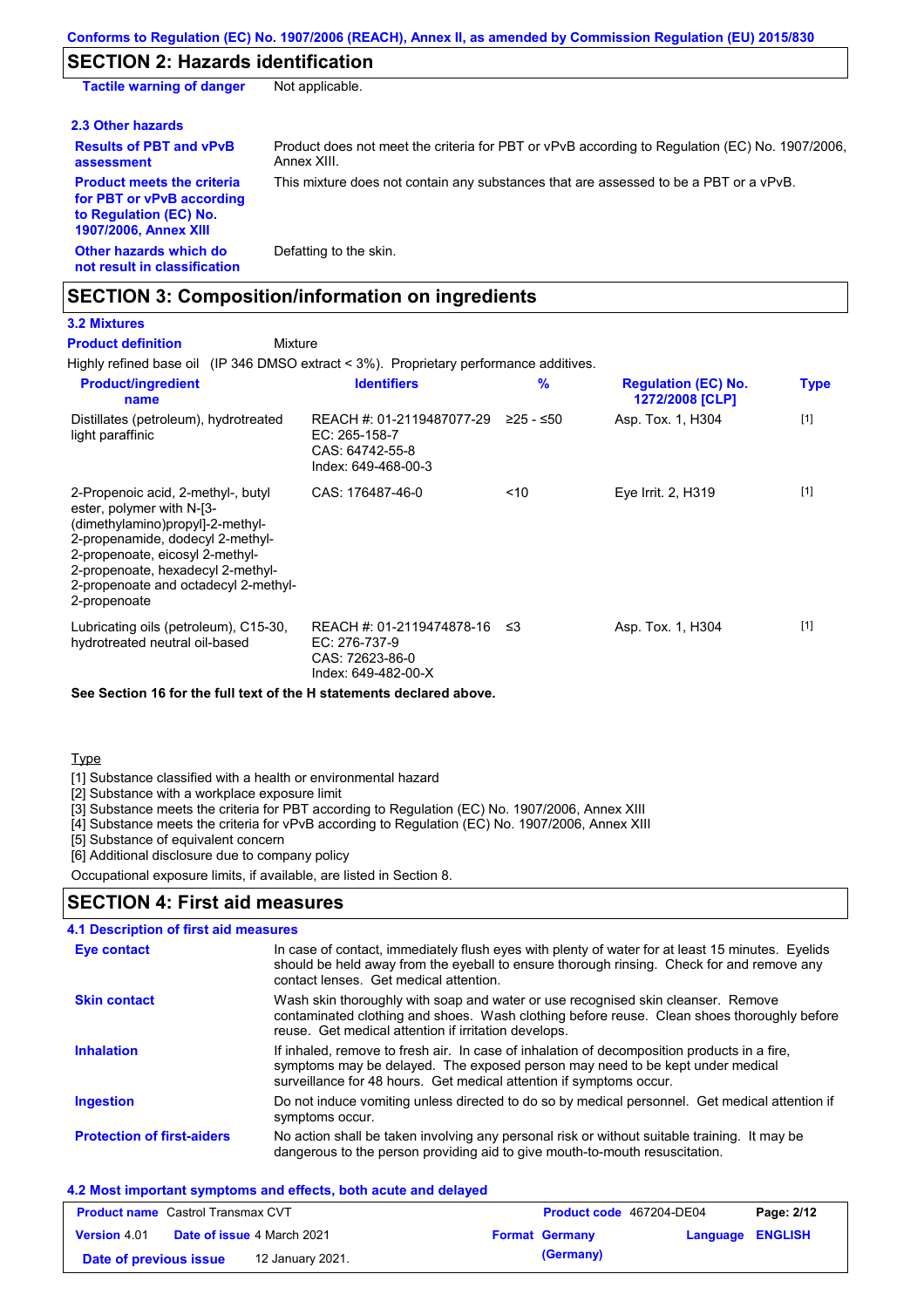# **SECTION 4: First aid measures**

|                                       | See Section 11 for more detailed information on health effects and symptoms.                                        |  |  |  |
|---------------------------------------|---------------------------------------------------------------------------------------------------------------------|--|--|--|
| <b>Potential acute health effects</b> |                                                                                                                     |  |  |  |
| <b>Inhalation</b>                     | Exposure to decomposition products may cause a health hazard. Serious effects may be<br>delayed following exposure. |  |  |  |
| <b>Ingestion</b>                      | No known significant effects or critical hazards.                                                                   |  |  |  |
| <b>Skin contact</b>                   | Defatting to the skin. May cause skin dryness and irritation.                                                       |  |  |  |
| <b>Eye contact</b>                    | No known significant effects or critical hazards.                                                                   |  |  |  |
|                                       | Delayed and immediate effects as well as chronic effects from short and long-term exposure                          |  |  |  |
| <b>Inhalation</b>                     | Overexposure to the inhalation of airborne droplets or aerosols may cause irritation of the<br>respiratory tract.   |  |  |  |
| Ingestion                             | Ingestion of large quantities may cause nausea and diarrhoea.                                                       |  |  |  |
| <b>Skin contact</b>                   | Prolonged or repeated contact can defat the skin and lead to irritation and/or dermatitis.                          |  |  |  |
| Eye contact                           | Potential risk of transient stinging or redness if accidental eye contact occurs.                                   |  |  |  |
|                                       |                                                                                                                     |  |  |  |

**Notes to physician** Treatment should in general be symptomatic and directed to relieving any effects. In case of inhalation of decomposition products in a fire, symptoms may be delayed. The exposed person may need to be kept under medical surveillance for 48 hours. **4.3 Indication of any immediate medical attention and special treatment needed**

## **SECTION 5: Firefighting measures**

| 5.1 Extinguishing media                                   |                                                                                                                                                                                                                                                                                                                                                                   |  |  |
|-----------------------------------------------------------|-------------------------------------------------------------------------------------------------------------------------------------------------------------------------------------------------------------------------------------------------------------------------------------------------------------------------------------------------------------------|--|--|
| <b>Suitable extinguishing</b><br>media                    | In case of fire, use foam, dry chemical or carbon dioxide extinguisher or spray.                                                                                                                                                                                                                                                                                  |  |  |
| <b>Unsuitable extinguishing</b><br>media                  | Do not use water jet. The use of a water jet may cause the fire to spread by splashing the<br>burning product.                                                                                                                                                                                                                                                    |  |  |
| 5.2 Special hazards arising from the substance or mixture |                                                                                                                                                                                                                                                                                                                                                                   |  |  |
| <b>Hazards from the</b><br>substance or mixture           | In a fire or if heated, a pressure increase will occur and the container may burst.                                                                                                                                                                                                                                                                               |  |  |
| <b>Hazardous combustion</b><br>products                   | Combustion products may include the following:<br>carbon oxides (CO, CO <sub>2</sub> ) (carbon monoxide, carbon dioxide)<br>nitrogen oxides (NO, $NO2$ etc.)                                                                                                                                                                                                      |  |  |
| 5.3 Advice for firefighters                               |                                                                                                                                                                                                                                                                                                                                                                   |  |  |
| <b>Special precautions for</b><br>fire-fighters           | No action shall be taken involving any personal risk or without suitable training. Promptly<br>isolate the scene by removing all persons from the vicinity of the incident if there is a fire.                                                                                                                                                                    |  |  |
| <b>Special protective</b><br>equipment for fire-fighters  | Fire-fighters should wear appropriate protective equipment and self-contained breathing<br>apparatus (SCBA) with a full face-piece operated in positive pressure mode. Clothing for fire-<br>fighters (including helmets, protective boots and gloves) conforming to European standard EN<br>469 will provide a basic level of protection for chemical incidents. |  |  |

### **SECTION 6: Accidental release measures**

#### **6.1 Personal precautions, protective equipment and emergency procedures**

| For non-emergency<br>personnel          | No action shall be taken involving any personal risk or without suitable training. Evacuate<br>surrounding areas. Keep unnecessary and unprotected personnel from entering. Do not touch<br>or walk through spilt material. Floors may be slippery; use care to avoid falling. Put on<br>appropriate personal protective equipment.                                                  |
|-----------------------------------------|--------------------------------------------------------------------------------------------------------------------------------------------------------------------------------------------------------------------------------------------------------------------------------------------------------------------------------------------------------------------------------------|
| For emergency responders                | Entry into a confined space or poorly ventilated area contaminated with vapour, mist or fume is<br>extremely hazardous without the correct respiratory protective equipment and a safe system of<br>work. Wear self-contained breathing apparatus. Wear a suitable chemical protective suit.<br>Chemical resistant boots. See also the information in "For non-emergency personnel". |
| <b>6.2 Environmental</b><br>precautions | Avoid dispersal of spilt material and runoff and contact with soil, waterways, drains and sewers.<br>Inform the relevant authorities if the product has caused environmental pollution (sewers,<br>waterways, soil or air).                                                                                                                                                          |

#### **6.3 Methods and material for containment and cleaning up**

**Small spill**

Stop leak if without risk. Move containers from spill area. Absorb with an inert material and place in an appropriate waste disposal container. Dispose of via a licensed waste disposal contractor.

| <b>Product name</b> Castrol Transmax CVT |  |                                   | <b>Product code</b> 467204-DE04 | Page: 3/12       |  |
|------------------------------------------|--|-----------------------------------|---------------------------------|------------------|--|
| <b>Version 4.01</b>                      |  | <b>Date of issue 4 March 2021</b> | <b>Format Germany</b>           | Language ENGLISH |  |
| Date of previous issue                   |  | 12 January 2021.                  | (Germany)                       |                  |  |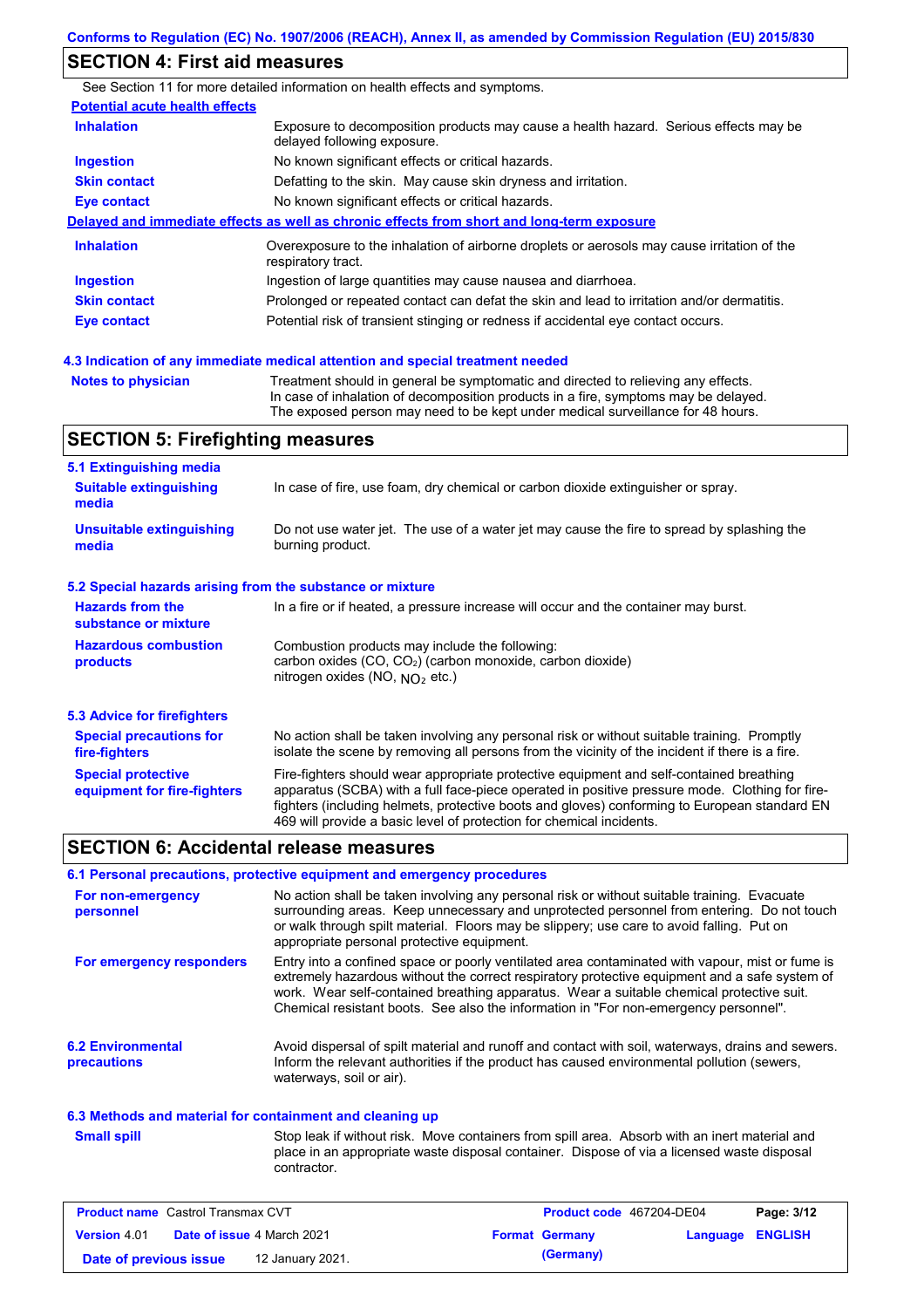## **SECTION 6: Accidental release measures**

| Large spill                               | Stop leak if without risk. Move containers from spill area. Prevent entry into sewers, water<br>courses, basements or confined areas. Contain and collect spillage with non-combustible,<br>absorbent material e.g. sand, earth, vermiculite or diatomaceous earth and place in container<br>for disposal according to local regulations. Dispose of via a licensed waste disposal contractor. |
|-------------------------------------------|------------------------------------------------------------------------------------------------------------------------------------------------------------------------------------------------------------------------------------------------------------------------------------------------------------------------------------------------------------------------------------------------|
| 6.4 Reference to other<br><b>sections</b> | See Section 1 for emergency contact information.<br>See Section 5 for firefighting measures.<br>See Section 8 for information on appropriate personal protective equipment.<br>See Section 12 for environmental precautions.<br>See Section 13 for additional waste treatment information.                                                                                                     |

# **SECTION 7: Handling and storage**

| 7.1 Precautions for safe handling                                                    |                                                                                                                                                                                                                                                                                                                                                                                                                                                                                          |
|--------------------------------------------------------------------------------------|------------------------------------------------------------------------------------------------------------------------------------------------------------------------------------------------------------------------------------------------------------------------------------------------------------------------------------------------------------------------------------------------------------------------------------------------------------------------------------------|
| <b>Protective measures</b>                                                           | Put on appropriate personal protective equipment.                                                                                                                                                                                                                                                                                                                                                                                                                                        |
| <b>Advice on general</b><br>occupational hygiene                                     | Eating, drinking and smoking should be prohibited in areas where this material is handled.<br>stored and processed. Wash thoroughly after handling. Remove contaminated clothing and<br>protective equipment before entering eating areas. See also Section 8 for additional<br>information on hygiene measures.                                                                                                                                                                         |
| <b>7.2 Conditions for safe</b><br>storage, including any<br><i>incompatibilities</i> | Store in accordance with local requiations. Store in a dry, cool and well-ventilated area, away<br>from incompatible materials (see Section 10). Keep away from heat and direct sunlight. Keep<br>container tightly closed and sealed until ready for use. Containers that have been opened must<br>be carefully resealed and kept upright to prevent leakage. Store and use only in equipment/<br>containers designed for use with this product. Do not store in unlabelled containers. |
| <b>Not suitable</b>                                                                  | Prolonged exposure to elevated temperature.                                                                                                                                                                                                                                                                                                                                                                                                                                              |
| <b>Germany - Storage code</b>                                                        | 10                                                                                                                                                                                                                                                                                                                                                                                                                                                                                       |
| 7.3 Specific end use(s)                                                              |                                                                                                                                                                                                                                                                                                                                                                                                                                                                                          |
| <b>Recommendations</b>                                                               | See section 1.2 and Exposure scenarios in annex, if applicable.                                                                                                                                                                                                                                                                                                                                                                                                                          |

### **SECTION 8: Exposure controls/personal protection**

#### **8.1 Control parameters**

#### **Occupational exposure limits**

#### No exposure limit value known.

Whilst specific OELs for certain components may be shown in this section, other components may be present in any mist, vapour or dust produced. Therefore, the specific OELs may not be applicable to the product as a whole and are provided for guidance only.

**Recommended monitoring procedures** If this product contains ingredients with exposure limits, personal, workplace atmosphere or biological monitoring may be required to determine the effectiveness of the ventilation or other control measures and/or the necessity to use respiratory protective equipment. Reference should be made to monitoring standards, such as the following: European Standard EN 689 (Workplace atmospheres - Guidance for the assessment of exposure by inhalation to chemical agents for comparison with limit values and measurement strategy) European Standard EN 14042 (Workplace atmospheres - Guide for the application and use of procedures for the assessment of exposure to chemical and biological agents) European Standard EN 482 (Workplace atmospheres - General requirements for the performance of procedures for the measurement of chemical agents) Reference to national guidance documents for methods for the determination of hazardous substances will also be required.

#### **Derived No Effect Level**

No DNELs/DMELs available.

#### **Predicted No Effect Concentration**

No PNECs available

### **8.2 Exposure controls**

**Appropriate engineering controls** Provide exhaust ventilation or other engineering controls to keep the relevant airborne concentrations below their respective occupational exposure limits. All activities involving chemicals should be assessed for their risks to health, to ensure exposures are adequately controlled. Personal protective equipment should only be considered after other forms of control measures (e.g. engineering controls) have been suitably evaluated. Personal protective equipment should conform to appropriate standards, be suitable for use, be kept in good condition and properly maintained. Your supplier of personal protective equipment should be consulted for advice on selection and appropriate standards. For further information contact your national organisation for standards.

| <b>Product name</b> Castrol Transmax CVT |  | <b>Product code</b> 467204-DE04   |  | Page: 4/12            |                  |  |
|------------------------------------------|--|-----------------------------------|--|-----------------------|------------------|--|
| <b>Version 4.01</b>                      |  | <b>Date of issue 4 March 2021</b> |  | <b>Format Germany</b> | Language ENGLISH |  |
| Date of previous issue                   |  | 12 January 2021.                  |  | (Germany)             |                  |  |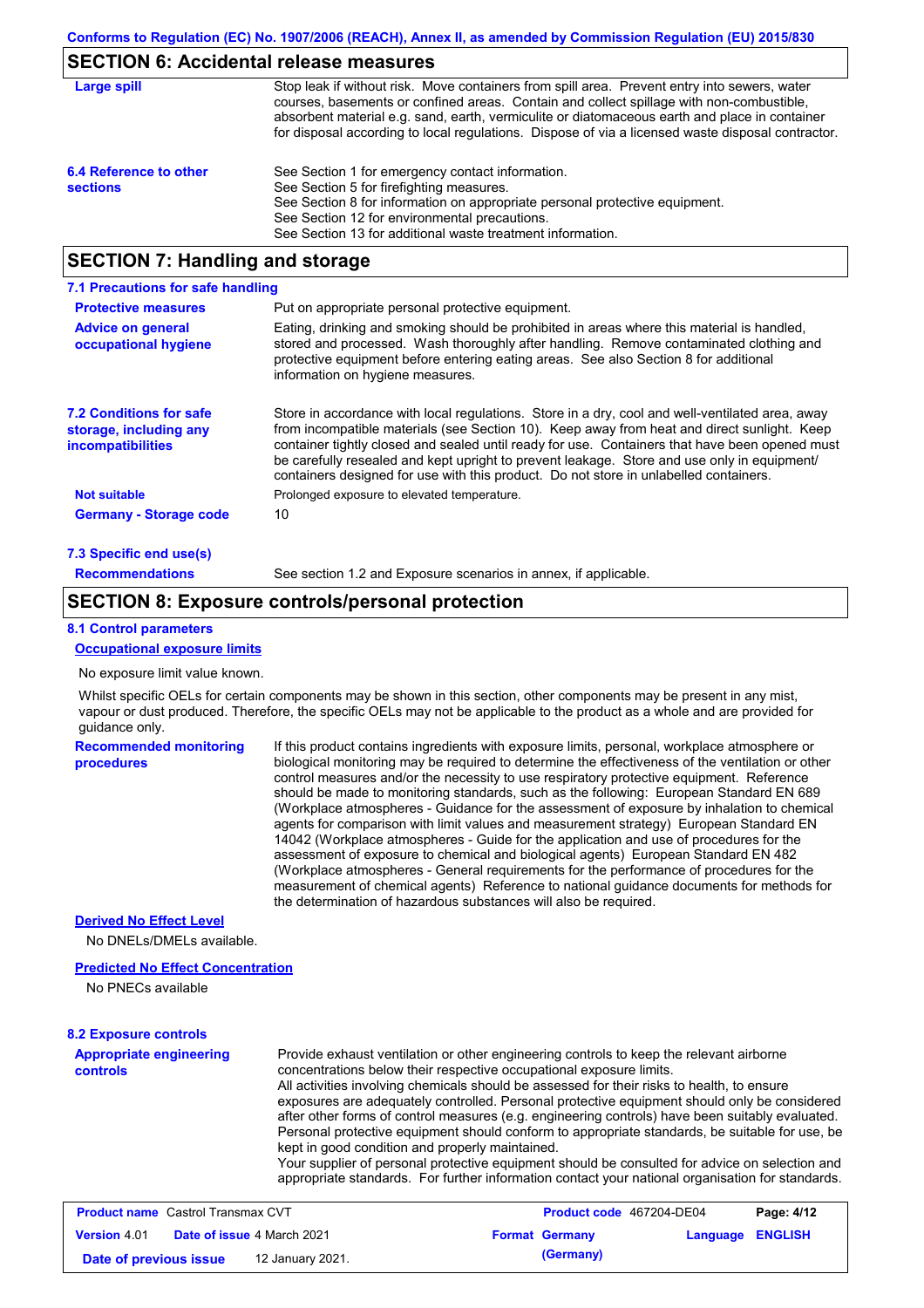# **SECTION 8: Exposure controls/personal protection**

The final choice of protective equipment will depend upon a risk assessment. It is important to ensure that all items of personal protective equipment are compatible.

| <b>Individual protection measures</b> |                                                                                                                                                                                                                                                                                                                                                                                                                                                                                                                                                                                                                                                   |
|---------------------------------------|---------------------------------------------------------------------------------------------------------------------------------------------------------------------------------------------------------------------------------------------------------------------------------------------------------------------------------------------------------------------------------------------------------------------------------------------------------------------------------------------------------------------------------------------------------------------------------------------------------------------------------------------------|
| <b>Hygiene measures</b>               | Wash hands, forearms and face thoroughly after handling chemical products, before eating,<br>smoking and using the lavatory and at the end of the working period. Ensure that eyewash<br>stations and safety showers are close to the workstation location.                                                                                                                                                                                                                                                                                                                                                                                       |
| <b>Respiratory protection</b>         | In case of insufficient ventilation, wear suitable respiratory equipment.<br>The correct choice of respiratory protection depends upon the chemicals being handled, the<br>conditions of work and use, and the condition of the respiratory equipment. Safety procedures<br>should be developed for each intended application. Respiratory protection equipment should<br>therefore be chosen in consultation with the supplier/manufacturer and with a full assessment<br>of the working conditions.                                                                                                                                             |
| <b>Eye/face protection</b>            | Safety glasses with side shields.                                                                                                                                                                                                                                                                                                                                                                                                                                                                                                                                                                                                                 |
| <b>Skin protection</b>                |                                                                                                                                                                                                                                                                                                                                                                                                                                                                                                                                                                                                                                                   |
| <b>Hand protection</b>                | <b>General Information:</b>                                                                                                                                                                                                                                                                                                                                                                                                                                                                                                                                                                                                                       |
|                                       | Because specific work environments and material handling practices vary, safety procedures<br>should be developed for each intended application. The correct choice of protective gloves<br>depends upon the chemicals being handled, and the conditions of work and use. Most gloves<br>provide protection for only a limited time before they must be discarded and replaced (even the<br>best chemically resistant gloves will break down after repeated chemical exposures).                                                                                                                                                                  |
|                                       | Gloves should be chosen in consultation with the supplier / manufacturer and taking account of<br>a full assessment of the working conditions.                                                                                                                                                                                                                                                                                                                                                                                                                                                                                                    |
|                                       | Recommended: Nitrile gloves.<br><b>Breakthrough time:</b>                                                                                                                                                                                                                                                                                                                                                                                                                                                                                                                                                                                         |
|                                       | Breakthrough time data are generated by glove manufacturers under laboratory test conditions<br>and represent how long a glove can be expected to provide effective permeation resistance. It<br>is important when following breakthrough time recommendations that actual workplace<br>conditions are taken into account. Always consult with your glove supplier for up-to-date<br>technical information on breakthrough times for the recommended glove type.<br>Our recommendations on the selection of gloves are as follows:                                                                                                                |
|                                       | Continuous contact:                                                                                                                                                                                                                                                                                                                                                                                                                                                                                                                                                                                                                               |
|                                       | Gloves with a minimum breakthrough time of 240 minutes, or >480 minutes if suitable gloves<br>can be obtained.<br>If suitable gloves are not available to offer that level of protection, gloves with shorter<br>breakthrough times may be acceptable as long as appropriate glove maintenance and<br>replacement regimes are determined and adhered to.                                                                                                                                                                                                                                                                                          |
|                                       | Short-term / splash protection:                                                                                                                                                                                                                                                                                                                                                                                                                                                                                                                                                                                                                   |
|                                       | Recommended breakthrough times as above.<br>It is recognised that for short-term, transient exposures, gloves with shorter breakthrough times<br>may commonly be used. Therefore, appropriate maintenance and replacement regimes must<br>be determined and rigorously followed.                                                                                                                                                                                                                                                                                                                                                                  |
|                                       | <b>Glove Thickness:</b>                                                                                                                                                                                                                                                                                                                                                                                                                                                                                                                                                                                                                           |
|                                       | For general applications, we recommend gloves with a thickness typically greater than 0.35 mm.                                                                                                                                                                                                                                                                                                                                                                                                                                                                                                                                                    |
|                                       | It should be emphasised that glove thickness is not necessarily a good predictor of glove<br>resistance to a specific chemical, as the permeation efficiency of the glove will be dependent<br>on the exact composition of the glove material. Therefore, glove selection should also be based<br>on consideration of the task requirements and knowledge of breakthrough times.<br>Glove thickness may also vary depending on the glove manufacturer, the glove type and the<br>glove model. Therefore, the manufacturers' technical data should always be taken into account<br>to ensure selection of the most appropriate glove for the task. |
|                                       | Note: Depending on the activity being conducted, gloves of varying thickness may be required<br>for specific tasks. For example:                                                                                                                                                                                                                                                                                                                                                                                                                                                                                                                  |
|                                       | • Thinner gloves (down to 0.1 mm or less) may be required where a high degree of manual<br>dexterity is needed. However, these gloves are only likely to give short duration protection and<br>would normally be just for single use applications, then disposed of.                                                                                                                                                                                                                                                                                                                                                                              |
|                                       | • Thicker gloves (up to 3 mm or more) may be required where there is a mechanical (as well                                                                                                                                                                                                                                                                                                                                                                                                                                                                                                                                                        |

| <b>Product name</b> Castrol Transmax CVT |  | <b>Product code</b> 467204-DE04   |  | Page: 5/12            |                         |  |
|------------------------------------------|--|-----------------------------------|--|-----------------------|-------------------------|--|
| <b>Version 4.01</b>                      |  | <b>Date of issue 4 March 2021</b> |  | <b>Format Germany</b> | <b>Language ENGLISH</b> |  |
| Date of previous issue                   |  | 12 January 2021.                  |  | (Germany)             |                         |  |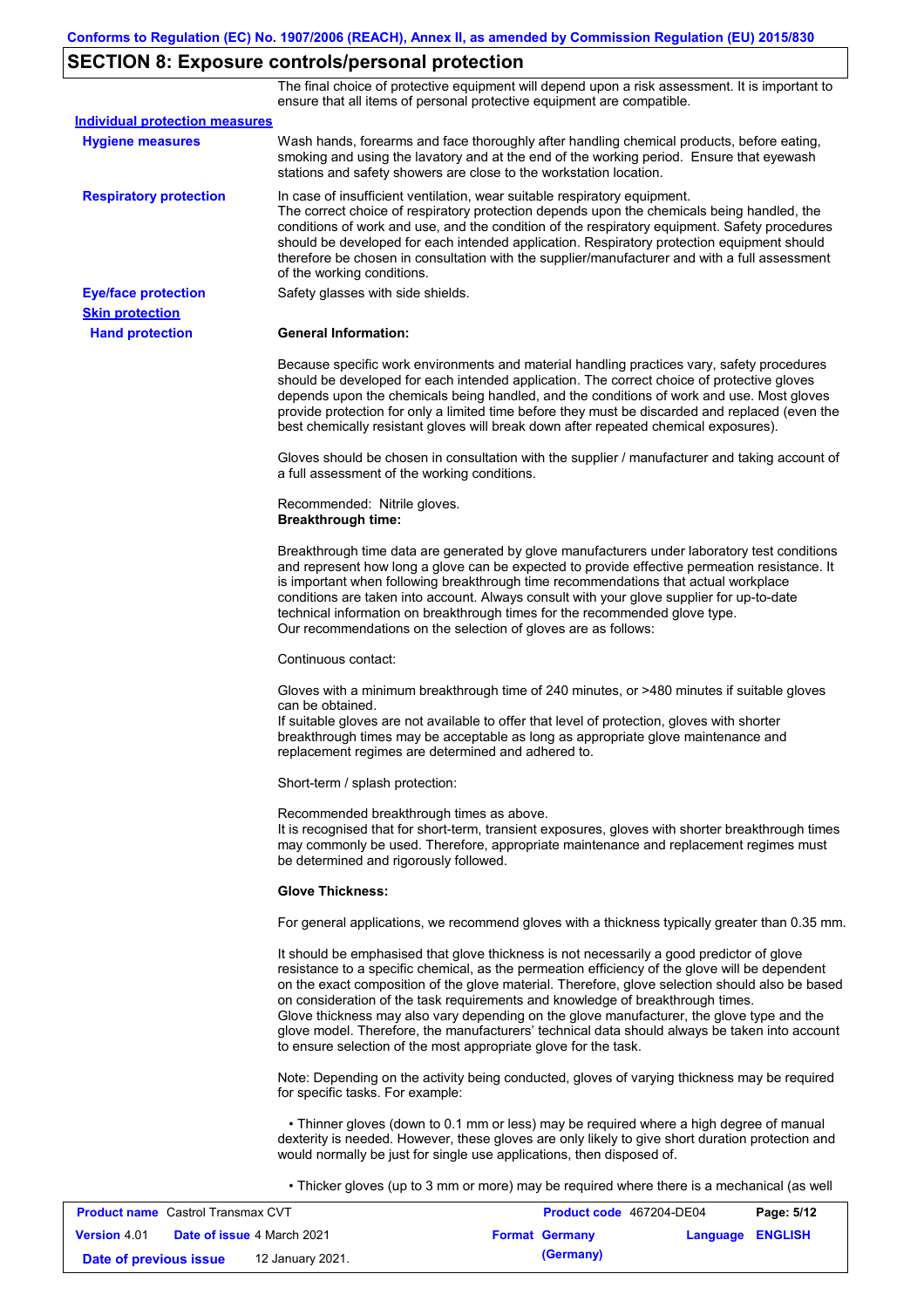# **SECTION 8: Exposure controls/personal protection**

as a chemical) risk i.e. where there is abrasion or puncture potential.

| <b>Skin and body</b>                             | Use of protective clothing is good industrial practice.<br>Personal protective equipment for the body should be selected based on the task being<br>performed and the risks involved and should be approved by a specialist before handling this<br>product.<br>Cotton or polyester/cotton overalls will only provide protection against light superficial<br>contamination that will not soak through to the skin. Overalls should be laundered on a regular<br>basis. When the risk of skin exposure is high (e.g. when cleaning up spillages or if there is a<br>risk of splashing) then chemical resistant aprons and/or impervious chemical suits and boots<br>will be required. |
|--------------------------------------------------|---------------------------------------------------------------------------------------------------------------------------------------------------------------------------------------------------------------------------------------------------------------------------------------------------------------------------------------------------------------------------------------------------------------------------------------------------------------------------------------------------------------------------------------------------------------------------------------------------------------------------------------------------------------------------------------|
| <b>Refer to standards:</b>                       | Respiratory protection: EN 529<br>Gloves: EN 420, EN 374<br>Eye protection: EN 166<br>Filtering half-mask: EN 149<br>Filtering half-mask with valve: EN 405<br>Half-mask: EN 140 plus filter<br>Full-face mask: EN 136 plus filter<br>Particulate filters: EN 143<br>Gas/combined filters: EN 14387                                                                                                                                                                                                                                                                                                                                                                                   |
| <b>Environmental exposure</b><br><b>controls</b> | Emissions from ventilation or work process equipment should be checked to ensure they<br>comply with the requirements of environmental protection legislation. In some cases, fume<br>scrubbers, filters or engineering modifications to the process equipment will be necessary to<br>reduce emissions to acceptable levels.                                                                                                                                                                                                                                                                                                                                                         |

## **SECTION 9: Physical and chemical properties**

Not available. **Physical state Melting point/freezing point Initial boiling point and boiling range Vapour pressure Relative density Vapour density** Liquid. Not available. Not available. Not available. Not available. **Odour** Not available. **pH Colour** Red. **Evaporation rate** Not available. **Auto-ignition temperature Flash point** Not available. Open cup: >160°C (>320°F) [Cleveland.] Not available. Not available. Not available. Not applicable. **Viscosity Kinematic: 33.81 mm<sup>2</sup>/s (33.81 cSt) at 40°C** Kinematic: 7.146 mm<sup>2</sup>/s (7.146 cSt) at 100°C **Odour threshold** Not available. **Partition coefficient: n-octanol/ water Upper/lower flammability or explosive limits Explosive properties Oxidising properties** Not available. **9.1 Information on basic physical and chemical properties Appearance Decomposition temperature** Not available. **Flammability (solid, gas)** Not available. **Pour point**  $-45 \degree C$ **Density** <1000 kg/m<sup>3</sup> (<1 g/cm<sup>3</sup>) at 15<sup>°</sup>C **Solubility(ies)** insoluble in water.

#### **9.2 Other information**

No additional information.

| <b>Product name</b> Castrol Transmax CVT |  | <b>Product code</b> 467204-DE04   |  | Page: 6/12            |                         |  |
|------------------------------------------|--|-----------------------------------|--|-----------------------|-------------------------|--|
| <b>Version</b> 4.01                      |  | <b>Date of issue 4 March 2021</b> |  | <b>Format Germany</b> | <b>Language ENGLISH</b> |  |
| Date of previous issue                   |  | 12 January 2021.                  |  | (Germany)             |                         |  |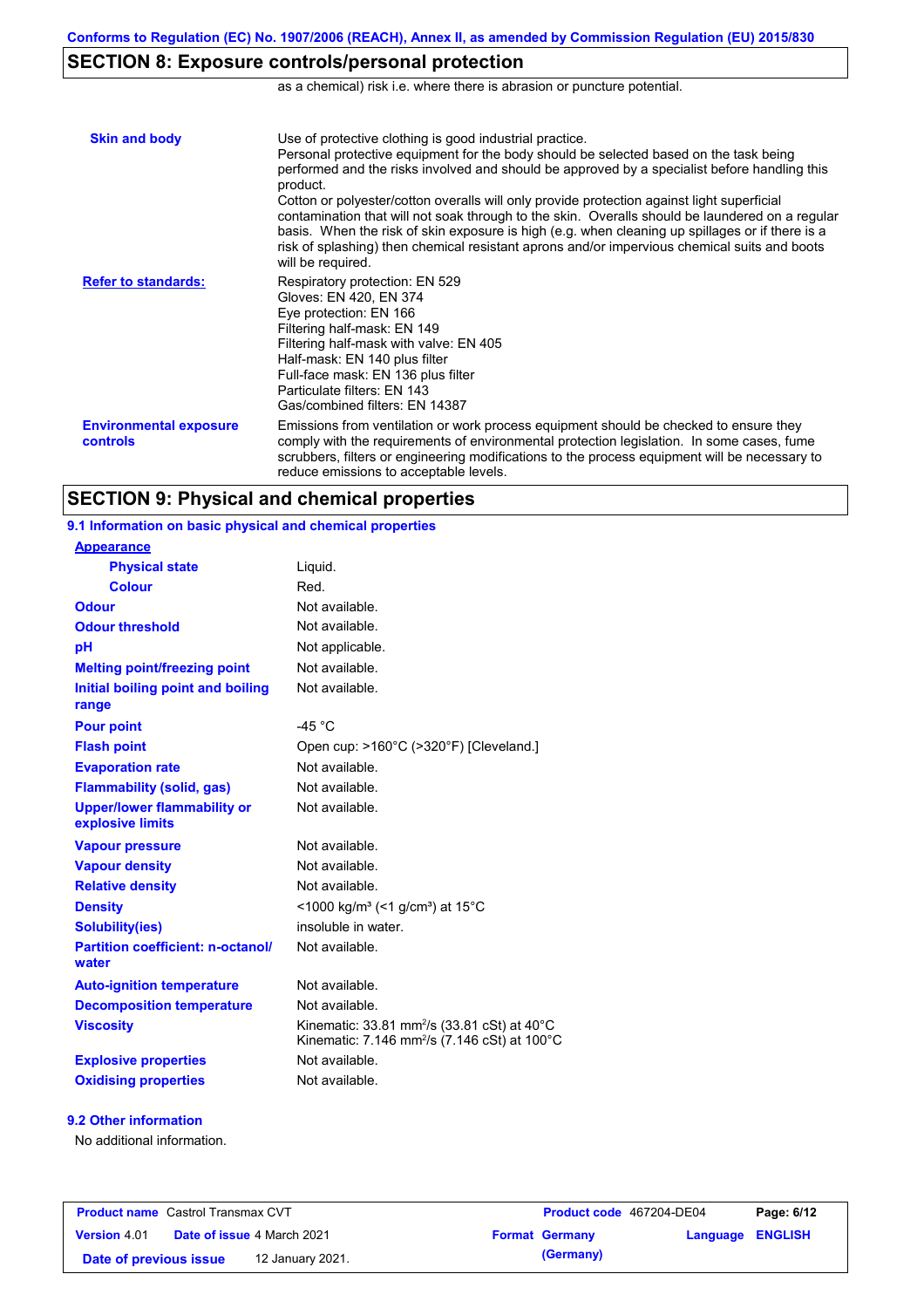| <b>SECTION 10: Stability and reactivity</b>       |                                                                                                                                                                         |  |  |
|---------------------------------------------------|-------------------------------------------------------------------------------------------------------------------------------------------------------------------------|--|--|
| <b>10.1 Reactivity</b>                            | No specific test data available for this product. Refer to Conditions to avoid and Incompatible<br>materials for additional information.                                |  |  |
| <b>10.2 Chemical stability</b>                    | The product is stable.                                                                                                                                                  |  |  |
| <b>10.3 Possibility of</b><br>hazardous reactions | Under normal conditions of storage and use, hazardous reactions will not occur.<br>Under normal conditions of storage and use, hazardous polymerisation will not occur. |  |  |
| <b>10.4 Conditions to avoid</b>                   | Avoid all possible sources of ignition (spark or flame).                                                                                                                |  |  |
| <b>10.5 Incompatible materials</b>                | Reactive or incompatible with the following materials: oxidising materials.                                                                                             |  |  |
| <b>10.6 Hazardous</b><br>decomposition products   | Under normal conditions of storage and use, hazardous decomposition products should not be<br>produced.                                                                 |  |  |

# **SECTION 11: Toxicological information**

| 11.1 Information on toxicological effects          |                                                                                                                             |
|----------------------------------------------------|-----------------------------------------------------------------------------------------------------------------------------|
| <b>Acute toxicity estimates</b>                    |                                                                                                                             |
| Not available.                                     |                                                                                                                             |
| <b>Information on likely</b><br>routes of exposure | Routes of entry anticipated: Dermal, Inhalation.                                                                            |
| <b>Potential acute health effects</b>              |                                                                                                                             |
| <b>Inhalation</b>                                  | Exposure to decomposition products may cause a health hazard. Serious effects may be<br>delayed following exposure.         |
| <b>Ingestion</b>                                   | No known significant effects or critical hazards.                                                                           |
| <b>Skin contact</b>                                | Defatting to the skin. May cause skin dryness and irritation.                                                               |
| <b>Eye contact</b>                                 | No known significant effects or critical hazards.                                                                           |
|                                                    | Symptoms related to the physical, chemical and toxicological characteristics                                                |
| <b>Inhalation</b>                                  | May be harmful by inhalation if exposure to vapour, mists or fumes resulting from thermal<br>decomposition products occurs. |
| <b>Ingestion</b>                                   | No specific data.                                                                                                           |
| <b>Skin contact</b>                                | Adverse symptoms may include the following:<br>irritation<br>dryness<br>cracking                                            |
| <b>Eye contact</b>                                 | No specific data.                                                                                                           |
|                                                    | Delayed and immediate effects as well as chronic effects from short and long-term exposure                                  |
| <b>Inhalation</b>                                  | Overexposure to the inhalation of airborne droplets or aerosols may cause irritation of the<br>respiratory tract.           |
| <b>Ingestion</b>                                   | Ingestion of large quantities may cause nausea and diarrhoea.                                                               |
| <b>Skin contact</b>                                | Prolonged or repeated contact can defat the skin and lead to irritation and/or dermatitis.                                  |
| <b>Eye contact</b>                                 | Potential risk of transient stinging or redness if accidental eye contact occurs.                                           |
| <b>Potential chronic health effects</b>            |                                                                                                                             |
| <b>General</b>                                     | No known significant effects or critical hazards.                                                                           |
| <b>Carcinogenicity</b>                             | No known significant effects or critical hazards.                                                                           |
| <b>Mutagenicity</b>                                | No known significant effects or critical hazards.                                                                           |
| <b>Developmental effects</b>                       | No known significant effects or critical hazards.                                                                           |
| <b>Fertility effects</b>                           | No known significant effects or critical hazards.                                                                           |

# **SECTION 12: Ecological information**

#### **12.1 Toxicity**

**Environmental hazards** Not classified as dangerous

#### **12.2 Persistence and degradability**

Not expected to be rapidly degradable.

#### **12.3 Bioaccumulative potential**

This product is not expected to bioaccumulate through food chains in the environment.

| <b>Product name</b> Castrol Transmax CVT |  | Product code 467204-DE04          |  | Page: 7/12            |                         |  |
|------------------------------------------|--|-----------------------------------|--|-----------------------|-------------------------|--|
| <b>Version 4.01</b>                      |  | <b>Date of issue 4 March 2021</b> |  | <b>Format Germany</b> | <b>Language ENGLISH</b> |  |
| Date of previous issue                   |  | 12 January 2021.                  |  | (Germany)             |                         |  |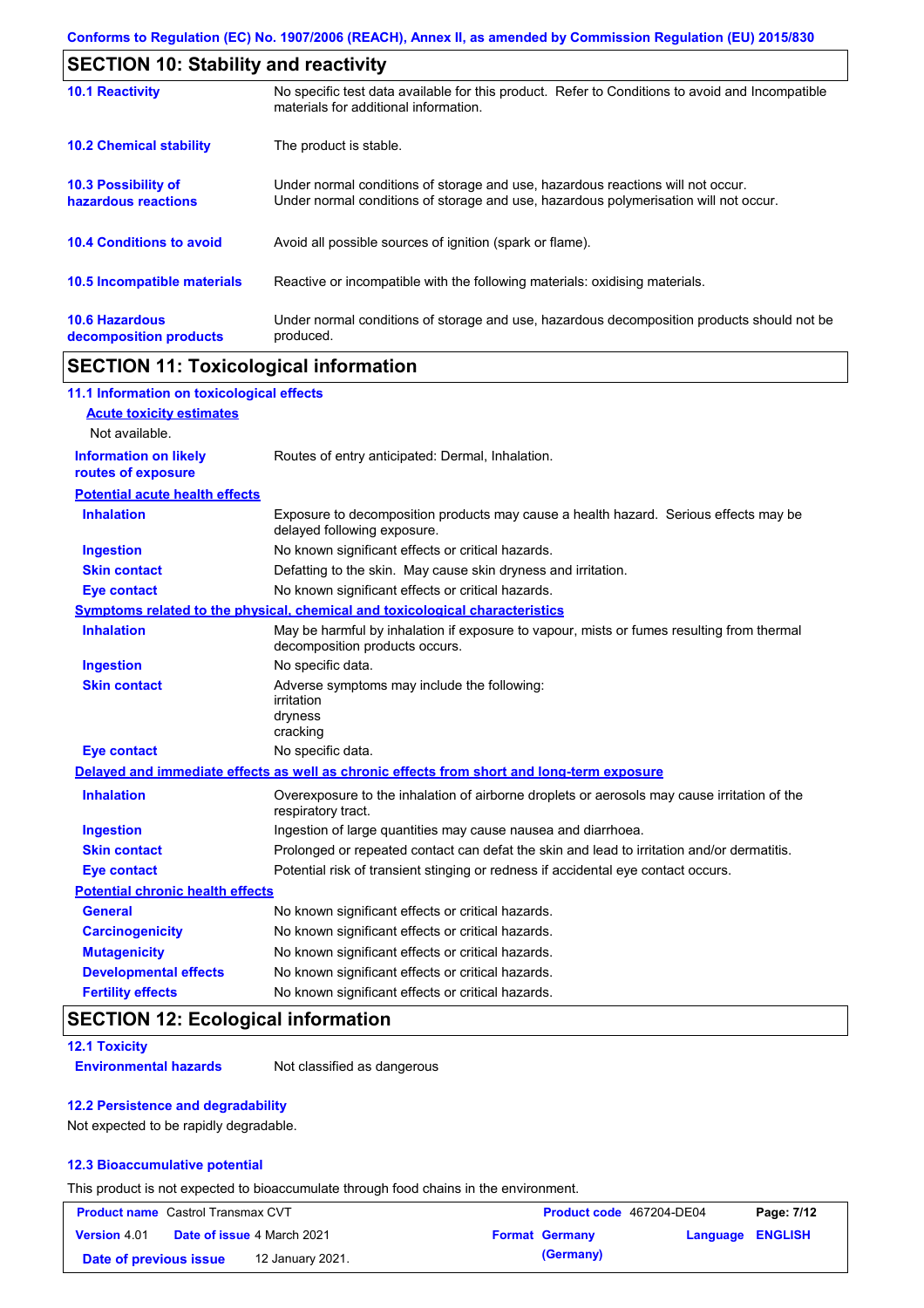# **SECTION 12: Ecological information**

| <b>12.4 Mobility in soil</b>                            |                                                                      |
|---------------------------------------------------------|----------------------------------------------------------------------|
| <b>Soil/water partition</b><br><b>coefficient (Koc)</b> | Not available.                                                       |
| <b>Mobility</b>                                         | Spillages may penetrate the soil causing ground water contamination. |

#### **12.5 Results of PBT and vPvB assessment**

Product does not meet the criteria for PBT or vPvB according to Regulation (EC) No. 1907/2006, Annex XIII.

| 12.6 Other adverse effects          |                                                                                                                           |
|-------------------------------------|---------------------------------------------------------------------------------------------------------------------------|
| <b>Other ecological information</b> | Spills may form a film on water surfaces causing physical damage to organisms. Oxygen<br>transfer could also be impaired. |
|                                     |                                                                                                                           |

## **SECTION 13: Disposal considerations**

### **13.1 Waste treatment methods**

**Product**

```
Methods of disposal
```
Where possible, arrange for product to be recycled. Dispose of via an authorised person/ licensed waste disposal contractor in accordance with local regulations.

**Hazardous waste** Yes.

#### **European waste catalogue (EWC)**

| Waste code | <b>Waste designation</b>                                        |
|------------|-----------------------------------------------------------------|
| 13 02 05*  | mineral-based non-chlorinated engine, gear and lubricating oils |

However, deviation from the intended use and/or the presence of any potential contaminants may require an alternative waste disposal code to be assigned by the end user.

### **Packaging**

| <b>Methods of disposal</b> | Where possible, arrange for product to be recycled. Dispose of via an authorised person/<br>licensed waste disposal contractor in accordance with local regulations.                                                                                                                                                                                                                                                                                                                            |
|----------------------------|-------------------------------------------------------------------------------------------------------------------------------------------------------------------------------------------------------------------------------------------------------------------------------------------------------------------------------------------------------------------------------------------------------------------------------------------------------------------------------------------------|
| <b>Special precautions</b> | This material and its container must be disposed of in a safe way. Care should be taken when<br>handling emptied containers that have not been cleaned or rinsed out. Empty containers or<br>liners may retain some product residues. Empty containers represent a fire hazard as they may<br>contain flammable product residues and vapour. Never weld, solder or braze empty containers.<br>Avoid dispersal of spilt material and runoff and contact with soil, waterways, drains and sewers. |
| <b>References</b>          | Commission 2014/955/EU<br>Directive 2008/98/EC                                                                                                                                                                                                                                                                                                                                                                                                                                                  |

# **SECTION 14: Transport information**

|                                           | <b>ADR/RID</b> | <b>ADN</b>     | <b>IMDG</b>    | <b>IATA</b>    |  |  |
|-------------------------------------------|----------------|----------------|----------------|----------------|--|--|
| 14.1 UN number                            | Not regulated. | Not regulated. | Not regulated. | Not regulated. |  |  |
| 14.2 UN proper<br>shipping name           |                |                |                |                |  |  |
| <b>14.3 Transport</b><br>hazard class(es) |                |                |                |                |  |  |
| 14.4 Packing<br>group                     |                |                | -              |                |  |  |
| 14.5<br><b>Environmental</b><br>hazards   | No.            | No.            | No.            | No.            |  |  |
| <b>Additional</b><br>information          |                |                | ۰              |                |  |  |

**14.6 Special precautions for user** Not available.

| <b>Product name</b> Castrol Transmax CVT |                                   |                  | <b>Product code</b> 467204-DE04 |                       | Page: 8/12              |  |
|------------------------------------------|-----------------------------------|------------------|---------------------------------|-----------------------|-------------------------|--|
| <b>Version 4.01</b>                      | <b>Date of issue 4 March 2021</b> |                  |                                 | <b>Format Germany</b> | <b>Language ENGLISH</b> |  |
| Date of previous issue                   |                                   | 12 January 2021. |                                 | (Germany)             |                         |  |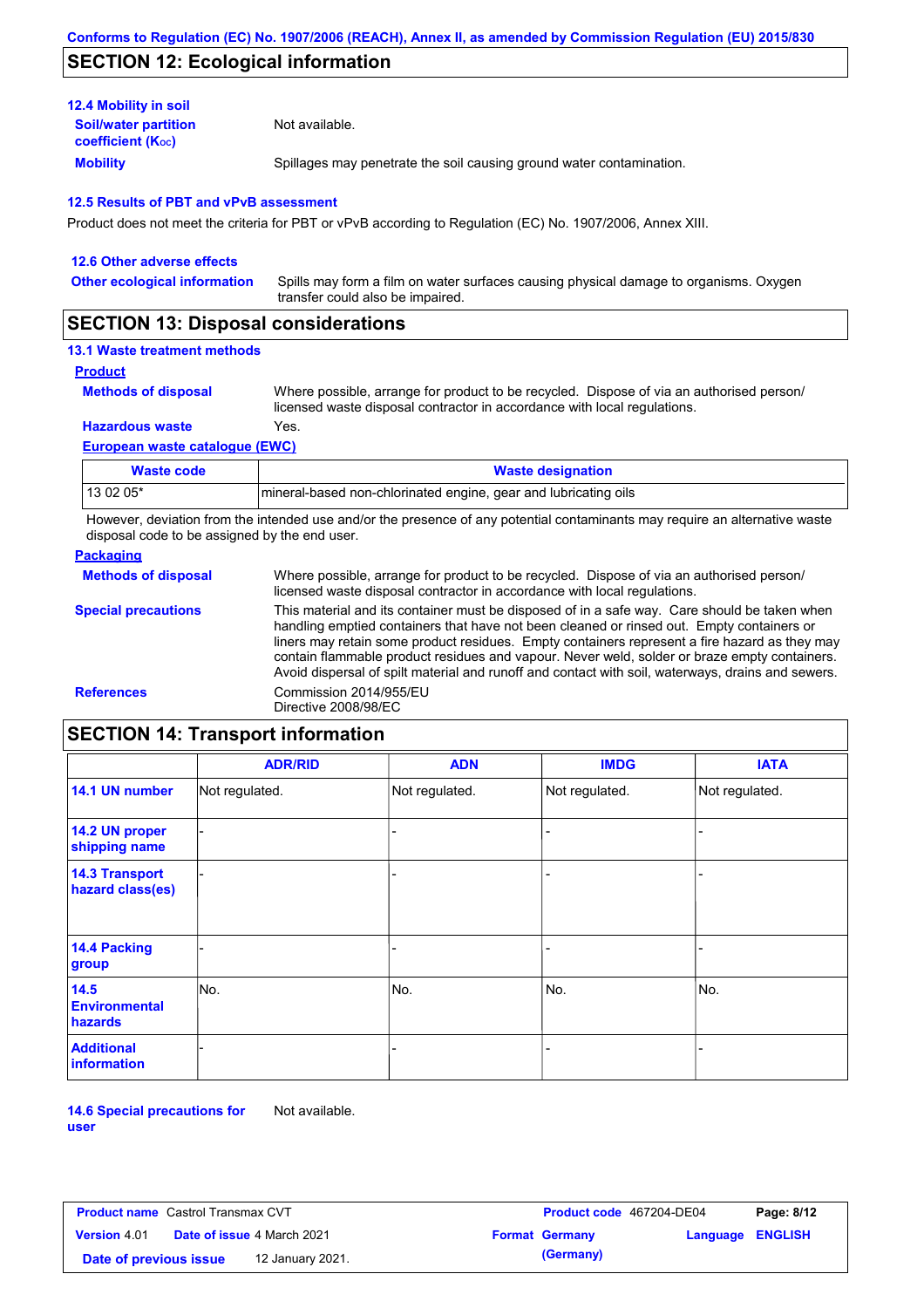|                                                                         | Conforms to Regulation (EC) No. 1907/2006 (REACH), Annex II, as amended by Commission Regulation (EU) 2015/830                                                                                                                                          |
|-------------------------------------------------------------------------|---------------------------------------------------------------------------------------------------------------------------------------------------------------------------------------------------------------------------------------------------------|
| <b>SECTION 14: Transport information</b>                                |                                                                                                                                                                                                                                                         |
| <b>14.7 Transport in bulk</b><br>according to IMO<br><b>instruments</b> | Not available.                                                                                                                                                                                                                                          |
| <b>SECTION 15: Regulatory information</b>                               |                                                                                                                                                                                                                                                         |
|                                                                         | 15.1 Safety, health and environmental regulations/legislation specific for the substance or mixture                                                                                                                                                     |
| EU Regulation (EC) No. 1907/2006 (REACH)                                |                                                                                                                                                                                                                                                         |
| <b>Annex XIV - List of substances subject to authorisation</b>          |                                                                                                                                                                                                                                                         |
| <b>Annex XIV</b>                                                        |                                                                                                                                                                                                                                                         |
| None of the components are listed.                                      |                                                                                                                                                                                                                                                         |
| <b>Substances of very high concern</b>                                  |                                                                                                                                                                                                                                                         |
| None of the components are listed.                                      |                                                                                                                                                                                                                                                         |
| EU Regulation (EC) No. 1907/2006 (REACH)                                |                                                                                                                                                                                                                                                         |
| <b>Annex XVII - Restrictions</b>                                        | Not applicable.                                                                                                                                                                                                                                         |
| on the manufacture,<br>placing on the market                            |                                                                                                                                                                                                                                                         |
| and use of certain                                                      |                                                                                                                                                                                                                                                         |
| dangerous substances,<br>mixtures and articles                          |                                                                                                                                                                                                                                                         |
| <b>Other regulations</b>                                                |                                                                                                                                                                                                                                                         |
| <b>REACH Status</b>                                                     | The company, as identified in Section 1, sells this product in the EU in compliance with the<br>current requirements of REACH.                                                                                                                          |
| <b>United States inventory</b><br>(TSCA 8b)                             | All components are active or exempted.                                                                                                                                                                                                                  |
| <b>Australia inventory (AICS)</b>                                       | At least one component is not listed.                                                                                                                                                                                                                   |
| <b>Canada inventory</b>                                                 | At least one component is not listed in DSL but all such components are listed in NDSL.                                                                                                                                                                 |
| <b>China inventory (IECSC)</b>                                          | All components are listed or exempted.                                                                                                                                                                                                                  |
| <b>Japan inventory (ENCS)</b>                                           | At least one component is not listed.                                                                                                                                                                                                                   |
| <b>Korea inventory (KECI)</b>                                           | At least one component is not listed.                                                                                                                                                                                                                   |
| <b>Philippines inventory</b><br>(PICCS)                                 | All components are listed or exempted.                                                                                                                                                                                                                  |
| <b>Taiwan Chemical</b><br><b>Substances Inventory</b><br>(TCSI)         | All components are listed or exempted.                                                                                                                                                                                                                  |
| Ozone depleting substances (1005/2009/EU)                               |                                                                                                                                                                                                                                                         |
| Not listed.                                                             |                                                                                                                                                                                                                                                         |
| Prior Informed Consent (PIC) (649/2012/EU)                              |                                                                                                                                                                                                                                                         |
| Not listed.                                                             |                                                                                                                                                                                                                                                         |
| <b>EU - Water framework directive - Priority substances</b>             |                                                                                                                                                                                                                                                         |
| None of the components are listed.                                      |                                                                                                                                                                                                                                                         |
| <b>Seveso Directive</b>                                                 |                                                                                                                                                                                                                                                         |
| This product is not controlled under the Seveso Directive.              |                                                                                                                                                                                                                                                         |
| <b>National regulations</b>                                             |                                                                                                                                                                                                                                                         |
| <b>Hazardous incident ordinance</b>                                     |                                                                                                                                                                                                                                                         |
| <b>Hazard class for water</b>                                           | $\overline{2}$<br>(classified according AwSV)                                                                                                                                                                                                           |
| <b>Prohibited Chemicals</b><br><b>Regulation</b><br>(ChemVerbotsV)      | When placed on the market in Germany, this product is not subject to the Prohibited Chemicals<br>Regulation (ChemVerbotsV).                                                                                                                             |
| <b>Occupational restrictions</b>                                        | Observe employment restrictions in the following:<br>Gesetz zum Schutz der arbeitenden Jugend (Jugendarbeitsschutzgesetz - JArbSchG)<br>Gesetz zum Schutz von Müttern bei der Arbeit, in der Ausbildung und im Studium<br>(Mutterschutzgesetz - MuSchG) |
| <b>15.2 Chemical safety</b><br>assessment                               | A Chemical Safety Assessment has been carried out for one or more of the substances within<br>this mixture. A Chemical Safety Assessment has not been carried out for the mixture itself.                                                               |

| <b>Product name</b> Castrol Transmax CVT |                                   |                  | <b>Product code</b> 467204-DE04 |                       | Page: 9/12       |  |
|------------------------------------------|-----------------------------------|------------------|---------------------------------|-----------------------|------------------|--|
| <b>Version</b> 4.01                      | <b>Date of issue 4 March 2021</b> |                  |                                 | <b>Format Germany</b> | Language ENGLISH |  |
| Date of previous issue                   |                                   | 12 January 2021. |                                 | (Germany)             |                  |  |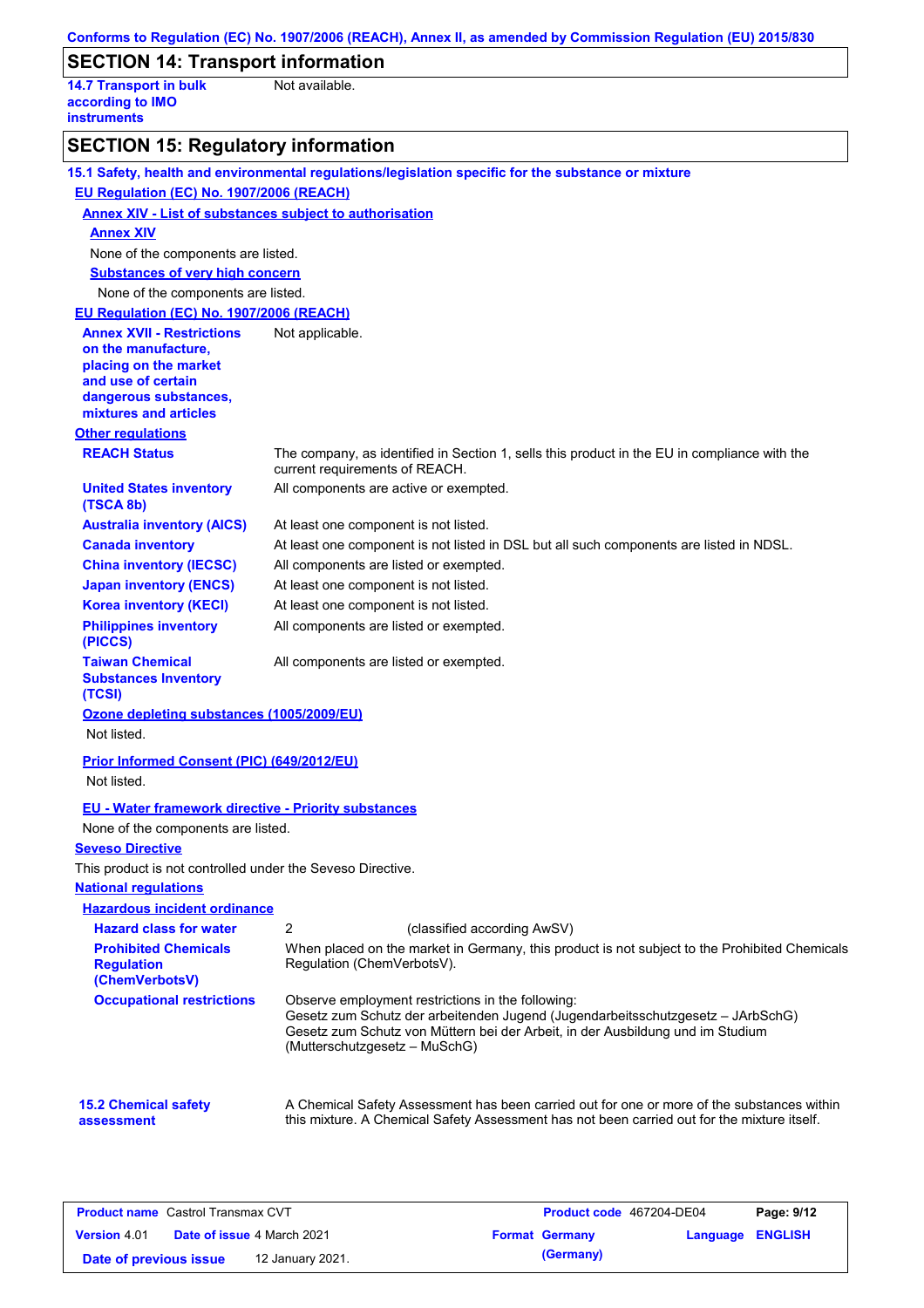# **SECTION 16: Other information**

| <b>Abbreviations and acronyms</b> | ADN = European Provisions concerning the International Carriage of Dangerous Goods by                       |
|-----------------------------------|-------------------------------------------------------------------------------------------------------------|
|                                   | Inland Waterway<br>ADR = The European Agreement concerning the International Carriage of Dangerous Goods by |
|                                   | Road                                                                                                        |
|                                   | ATE = Acute Toxicity Estimate                                                                               |
|                                   | <b>BCF</b> = Bioconcentration Factor                                                                        |
|                                   | CAS = Chemical Abstracts Service                                                                            |
|                                   | CLP = Classification, Labelling and Packaging Regulation [Regulation (EC) No. 1272/2008]                    |
|                                   | CSA = Chemical Safety Assessment                                                                            |
|                                   | CSR = Chemical Safety Report                                                                                |
|                                   | DMEL = Derived Minimal Effect Level                                                                         |
|                                   | DNEL = Derived No Effect Level                                                                              |
|                                   | EINECS = European Inventory of Existing Commercial chemical Substances                                      |
|                                   | ES = Exposure Scenario                                                                                      |
|                                   | EUH statement = CLP-specific Hazard statement                                                               |
|                                   | EWC = European Waste Catalogue                                                                              |
|                                   | GHS = Globally Harmonized System of Classification and Labelling of Chemicals                               |
|                                   | IATA = International Air Transport Association<br>IBC = Intermediate Bulk Container                         |
|                                   | IMDG = International Maritime Dangerous Goods                                                               |
|                                   | LogPow = logarithm of the octanol/water partition coefficient                                               |
|                                   | MARPOL = International Convention for the Prevention of Pollution From Ships, 1973 as                       |
|                                   | modified by the Protocol of 1978. ("Marpol" = marine pollution)                                             |
|                                   | OECD = Organisation for Economic Co-operation and Development                                               |
|                                   | PBT = Persistent, Bioaccumulative and Toxic                                                                 |
|                                   | <b>PNEC = Predicted No Effect Concentration</b>                                                             |
|                                   | REACH = Registration, Evaluation, Authorisation and Restriction of Chemicals Regulation                     |
|                                   | [Regulation (EC) No. 1907/2006]                                                                             |
|                                   | RID = The Regulations concerning the International Carriage of Dangerous Goods by Rail                      |
|                                   | <b>RRN = REACH Registration Number</b>                                                                      |
|                                   | SADT = Self-Accelerating Decomposition Temperature                                                          |
|                                   | SVHC = Substances of Very High Concern                                                                      |
|                                   | STOT-RE = Specific Target Organ Toxicity - Repeated Exposure                                                |
|                                   | STOT-SE = Specific Target Organ Toxicity - Single Exposure                                                  |
|                                   | TWA = Time weighted average                                                                                 |
|                                   | $UN = United Nations$                                                                                       |
|                                   | UVCB = Complex hydrocarbon substance                                                                        |
|                                   | VOC = Volatile Organic Compound                                                                             |
|                                   | vPvB = Very Persistent and Very Bioaccumulative                                                             |
|                                   | Varies = may contain one or more of the following 64741-88-4 / RRN 01-2119488706-23,                        |
|                                   | 64741-89-5 / RRN 01-2119487067-30, 64741-95-3 / RRN 01-2119487081-40, 64741-96-4/ RRN                       |
|                                   | 01-2119483621-38, 64742-01-4 / RRN 01-2119488707-21, 64742-44-5 / RRN                                       |
|                                   | 01-2119985177-24, 64742-45-6, 64742-52-5 / RRN 01-2119467170-45, 64742-53-6 / RRN                           |
|                                   | 01-2119480375-34, 64742-54-7 / RRN 01-2119484627-25, 64742-55-8 / RRN                                       |
|                                   | 01-2119487077-29, 64742-56-9 / RRN 01-2119480132-48, 64742-57-0 / RRN                                       |
|                                   | 01-2119489287-22, 64742-58-1, 64742-62-7 / RRN 01-2119480472-38, 64742-63-8,                                |
|                                   | 64742-65-0 / RRN 01-2119471299-27, 64742-70-7 / RRN 01-2119487080-42, 72623-85-9 /                          |
|                                   | RRN 01-2119555262-43, 72623-86-0 / RRN 01-2119474878-16, 72623-87-1 / RRN                                   |
|                                   | 01-2119474889-13                                                                                            |

**Procedure used to derive the classification according to Regulation (EC) No. 1272/2008 [CLP/GHS]**

| <b>Classification</b><br>Not classified.                                      |                             | <b>Justification</b>                                                                    |  |
|-------------------------------------------------------------------------------|-----------------------------|-----------------------------------------------------------------------------------------|--|
|                                                                               |                             |                                                                                         |  |
| <b>Full text of abbreviated H</b><br><b>statements</b>                        | H304<br>H319                | May be fatal if swallowed and enters airways.<br>Causes serious eye irritation.         |  |
| <b>Full text of classifications</b><br>[CLP/GHS]                              | Asp. Tox. 1<br>Eye Irrit. 2 | <b>ASPIRATION HAZARD - Category 1</b><br>SERIOUS EYE DAMAGE/EYE IRRITATION - Category 2 |  |
| <b>History</b>                                                                |                             |                                                                                         |  |
| Date of issue/ Date of<br>revision                                            | 04/03/2021.                 |                                                                                         |  |
| Date of previous issue                                                        | 12/01/2021.                 |                                                                                         |  |
| <b>Prepared by</b>                                                            | <b>Product Stewardship</b>  |                                                                                         |  |
| $\Box$ ladiated information that has above adjoin monitorally isomal variance |                             |                                                                                         |  |

**Indicates information that has changed from previously issued version.**

**Notice to reader**

| <b>Product name</b> Castrol Transmax CVT |                                   |                  |  | <b>Product code</b> 467204-DE04 | Page: 10/12      |  |
|------------------------------------------|-----------------------------------|------------------|--|---------------------------------|------------------|--|
| <b>Version 4.01</b>                      | <b>Date of issue 4 March 2021</b> |                  |  | <b>Format Germany</b>           | Language ENGLISH |  |
| Date of previous issue                   |                                   | 12 January 2021. |  | (Germany)                       |                  |  |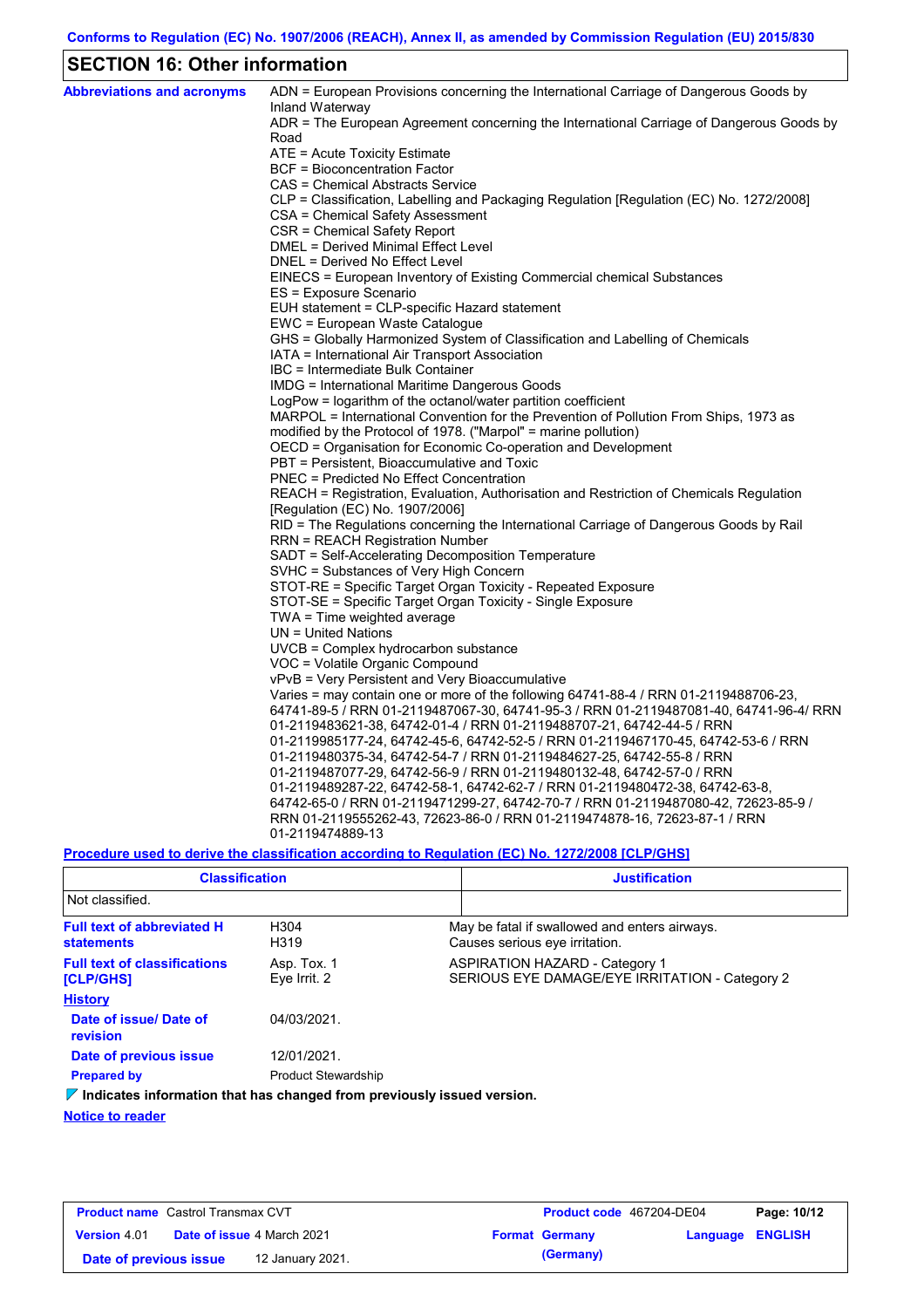# **SECTION 16: Other information**

All reasonably practicable steps have been taken to ensure this data sheet and the health, safety and environmental information contained in it is accurate as of the date specified below. No warranty or representation, express or implied is made as to the accuracy or completeness of the data and information in this data sheet.

The data and advice given apply when the product is sold for the stated application or applications. You should not use the product other than for the stated application or applications without seeking advice from BP Group.

It is the user's obligation to evaluate and use this product safely and to comply with all applicable laws and regulations. The BP Group shall not be responsible for any damage or injury resulting from use, other than the stated product use of the material, from any failure to adhere to recommendations, or from any hazards inherent in the nature of the material. Purchasers of the product for supply to a third party for use at work, have a duty to take all necessary steps to ensure that any person handling or using the product is provided with the information in this sheet. Employers have a duty to tell employees and others who may be affected of any hazards described in this sheet and of any precautions that should be taken. You can contact the BP Group to ensure that this document is the most current available. Alteration of this document is strictly prohibited.

| <b>Product name</b> Castrol Transmax CVT |                                   |                  | Product code 467204-DE04 |                         | Page: 11/12 |
|------------------------------------------|-----------------------------------|------------------|--------------------------|-------------------------|-------------|
| <b>Version 4.01</b>                      | <b>Date of issue 4 March 2021</b> |                  | <b>Format Germany</b>    | <b>Language ENGLISH</b> |             |
| Date of previous issue                   |                                   | 12 January 2021. | (Germany)                |                         |             |